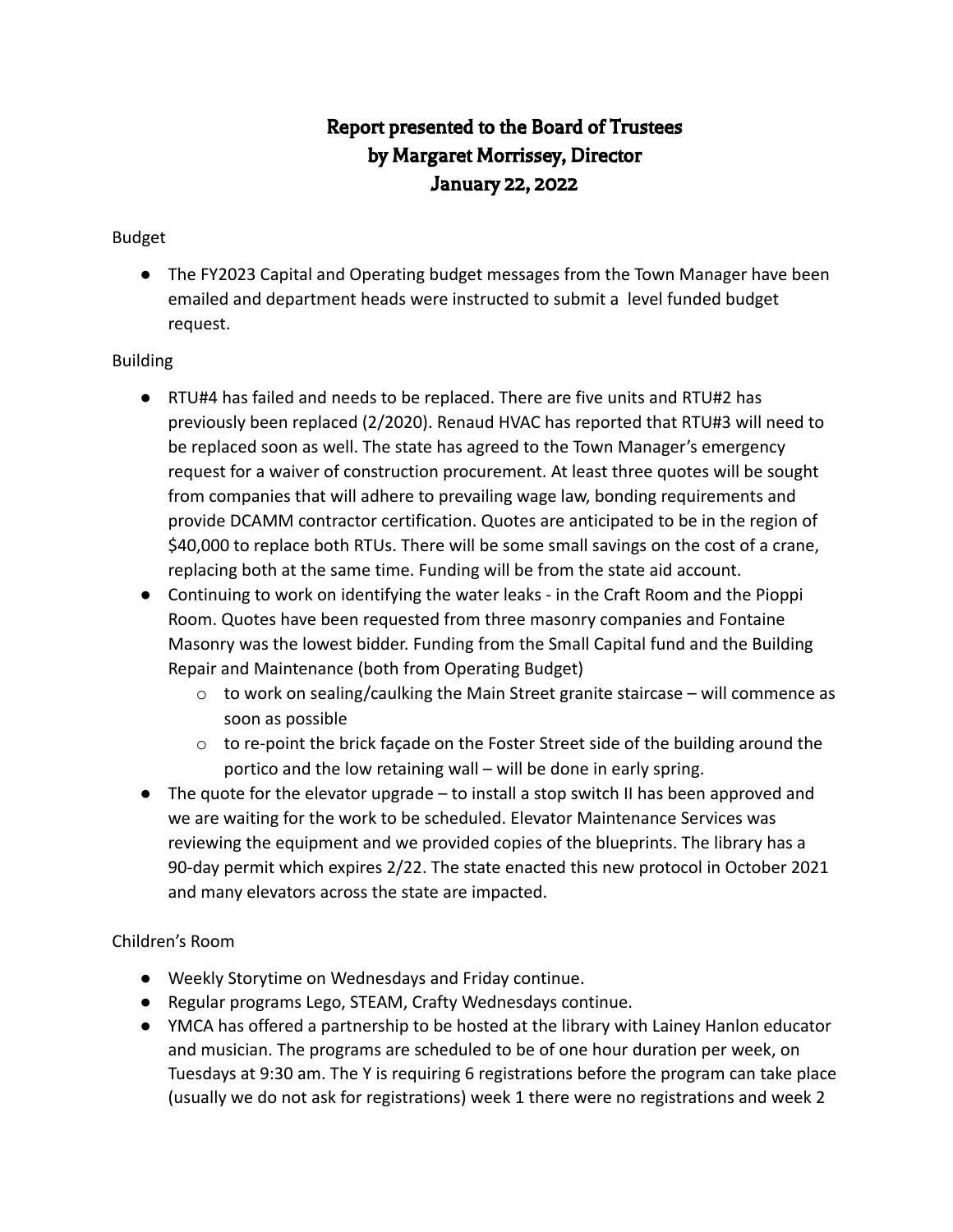one family came but there were no registrations. The Y has agreed to extend the program by two weeks at the other end, to accommodate the 2 weeks missed.

● Artist Audrey Helen Weber has been notified that the commission has been approved by the donor (memorial funding \$1,000) who would like to remain anonymous and was ratified at the November meeting by the Board.

Collection Development

- Circulation staff in the adult department are continuing shelf checking and verification against the catalog – ongoing project.
- Purchasing new game editions for the collection PS5 and Xbox X to add to the PS4, Xbox One and Switch games.
- Meeting with Hoopla representative planned to discuss potential digital offerings
- Hotspots to begin circulating by end of month.

COVID-19

- Staff continues to offer Curbside Delivery Service in addition to the building being open for in-person browsing. Some area libraries have temporarily closed for a short period.
- Mask mandate in effect since 9/22 in all municipal buildings. Staff politely remind patrons to wear their masks and pass out masks to those who need them.
- Senior Tax Abatement program is resuming this month.

Friends of the Library

- No meetings scheduled.
- Provided support for the February program The Photography of William Bullard, 1897-1917: Worcester's People of Color Community to be presented by Frank Morrill, owner and steward of the collection.

Gifts and Donations

- Mari Ada Crosbie donated \$50 in memory of her father Thomas Crosbie
- Suzanne Delahanty donated \$250 through the Miami Foundation
- Both gifts will be used to fund the February program and exhibit (as the requested LCC grant was not funded).

# Outreach

- Invitation from Mel Blake, SMHS Librarian to visit the middle school and conduct a library card drive at the next parent teacher meeting.
- Students and teachers from the Southbridge Academy plan on visiting in late January.
- Sent information to the schools on The Calm Room a component of the Teen Health and Wellness database. Have been in touch with City Connects Coordinator Kelly Moulin and provided some information on local resources for her program.

Programs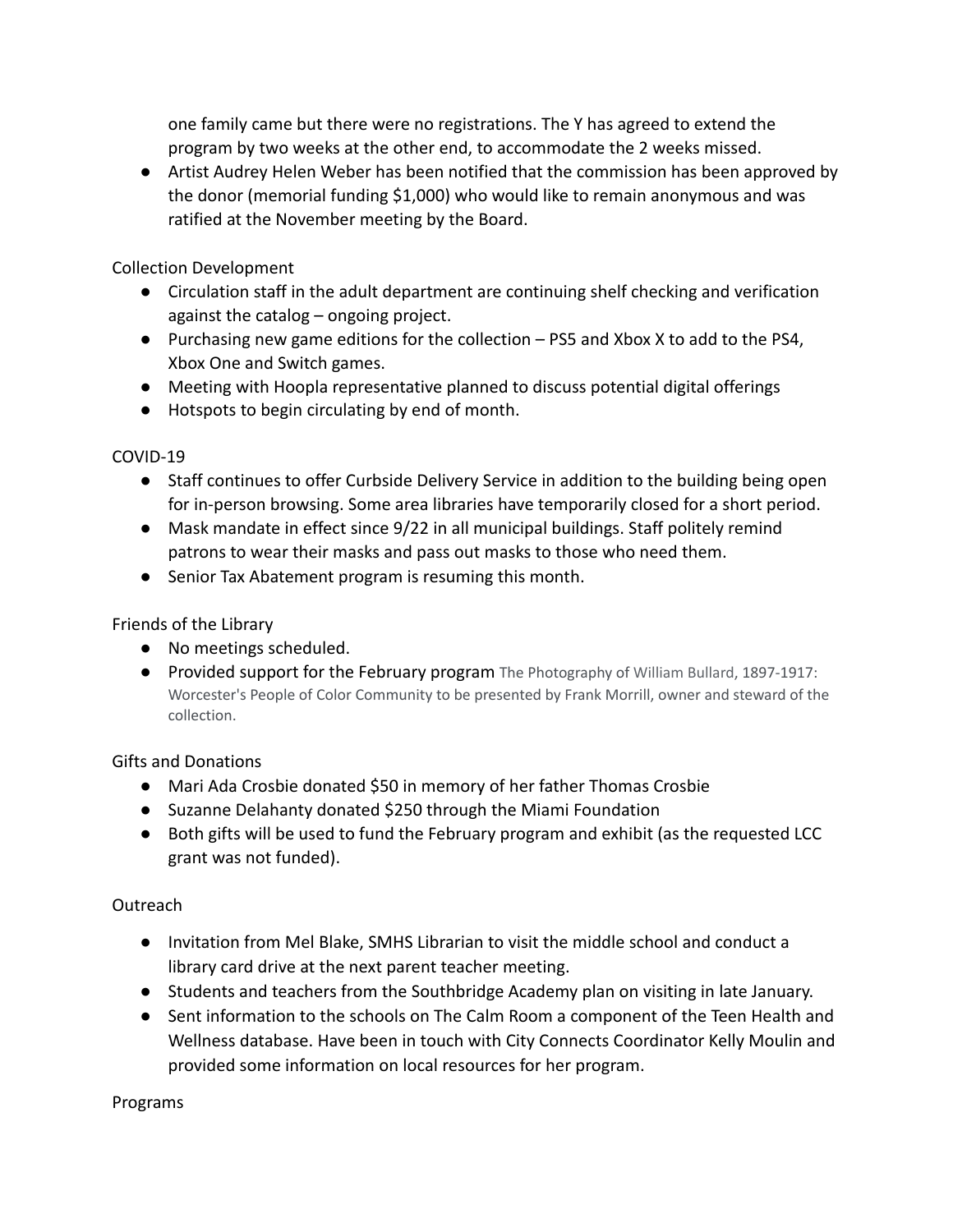- The artist of the month is Zachary Jolin. A reception was scheduled for 1/6 but Zach was not able to attend due to a last-minute work commitment. A brief tour of the exhibit was broadcast on Facebook Live.
- Dr Beth O'Leary Anish presented a book talk based on her research for her book *[Irish](https://www.google.com/search?rlz=1C1ONGR_enUS988US989&sxsrf=AOaemvLcdqiWNSQ683SsCEhHJ4abLkl56w:1642881139571&q=Irish+American+Fiction+from+World+War+II+to+JFK:+Anxiety,+Assimilation,+and+Activism+Beth+O%E2%80%99Leary+Anish&stick=H4sIAAAAAAAAAONgVuLVT9c3NCy0MDUyLMytesRowS3w8sc9YSn9SWtOXmPU5OIKzsgvd80rySypFJLmYoOyBKX4uVB18ixizfQsyizOUHDMTS3KTE7MU3DLTC7JzM9TSCvKz1UIzy_KSVEITyxS8PRUKMlX8HLztlJwzKvITC2p1FFwLC7OzM3MSQSp11FIzEtRcATqLcsszlVwSi3JUPB_1DDTJzWxqBKoBWgHAKUURCG4AAAA&sa=X&ved=2ahUKEwj4h-2Vkcb1AhUFlGoFHYOWBJgQzIcDKAB6BAgOEAE) [American Fiction from World War II to JFK: Anxiety, Assimilation, and Activism](https://www.google.com/search?rlz=1C1ONGR_enUS988US989&sxsrf=AOaemvLcdqiWNSQ683SsCEhHJ4abLkl56w:1642881139571&q=Irish+American+Fiction+from+World+War+II+to+JFK:+Anxiety,+Assimilation,+and+Activism+Beth+O%E2%80%99Leary+Anish&stick=H4sIAAAAAAAAAONgVuLVT9c3NCy0MDUyLMytesRowS3w8sc9YSn9SWtOXmPU5OIKzsgvd80rySypFJLmYoOyBKX4uVB18ixizfQsyizOUHDMTS3KTE7MU3DLTC7JzM9TSCvKz1UIzy_KSVEITyxS8PRUKMlX8HLztlJwzKvITC2p1FFwLC7OzM3MSQSp11FIzEtRcATqLcsszlVwSi3JUPB_1DDTJzWxqBKoBWgHAKUURCG4AAAA&sa=X&ved=2ahUKEwj4h-2Vkcb1AhUFlGoFHYOWBJgQzIcDKAB6BAgOEAE)* published this month. The event was broadcast on Facebook Live and recorded by SCTV for later upload to YouTube.

## Safety and Security

● A patron slipped and fell on 1/5 on the ice in the parking lot, on her way into the library. The sanding truck arrived just as the patron was returning materials in the book return. The parking lot was sanded but the patron subsequently slipped again when she got to her car and fell. I checked in with the patron and she is okay, and nothing is broken. Report filed with HR.

#### Service

- The library was closed on Friday 1/7 due to inclement weather. Many other libraries in the area were also closed
- The library was closed to honor Martin Luther King Day on 1/17.
- A few of the libraries in the area have reverted to Curbside Service only, and the buildings temporarily closed to in-person browsing.

## **Staff**

● All staff are participating in a recorded webinar offered through Niche Academy on *Library Violence Prevention and De-escalation* by Hugh Pelmore. The presentation provides a succinct demonstration of potential violent incidents. The training provides a clear reinforcement of previous trainings.

## Tax Preparation AARP Volunteers

 $\bullet$  Tax preparation assistance will be starting Mondays February 7<sup>th</sup> to April 4<sup>th</sup> Staff is taking registrations. It is a new format this year. Tax package must be picked up when registering and completed and brought back on the day of the tax appointment. The Pioppi Room will be used to provide the best social distancing. The first hour will facilitate the drop off and review of the completed documents. Then the tax preparers will do their work and the taxpayer will return at an appointed time, later the same evening to pick up their completed returns.